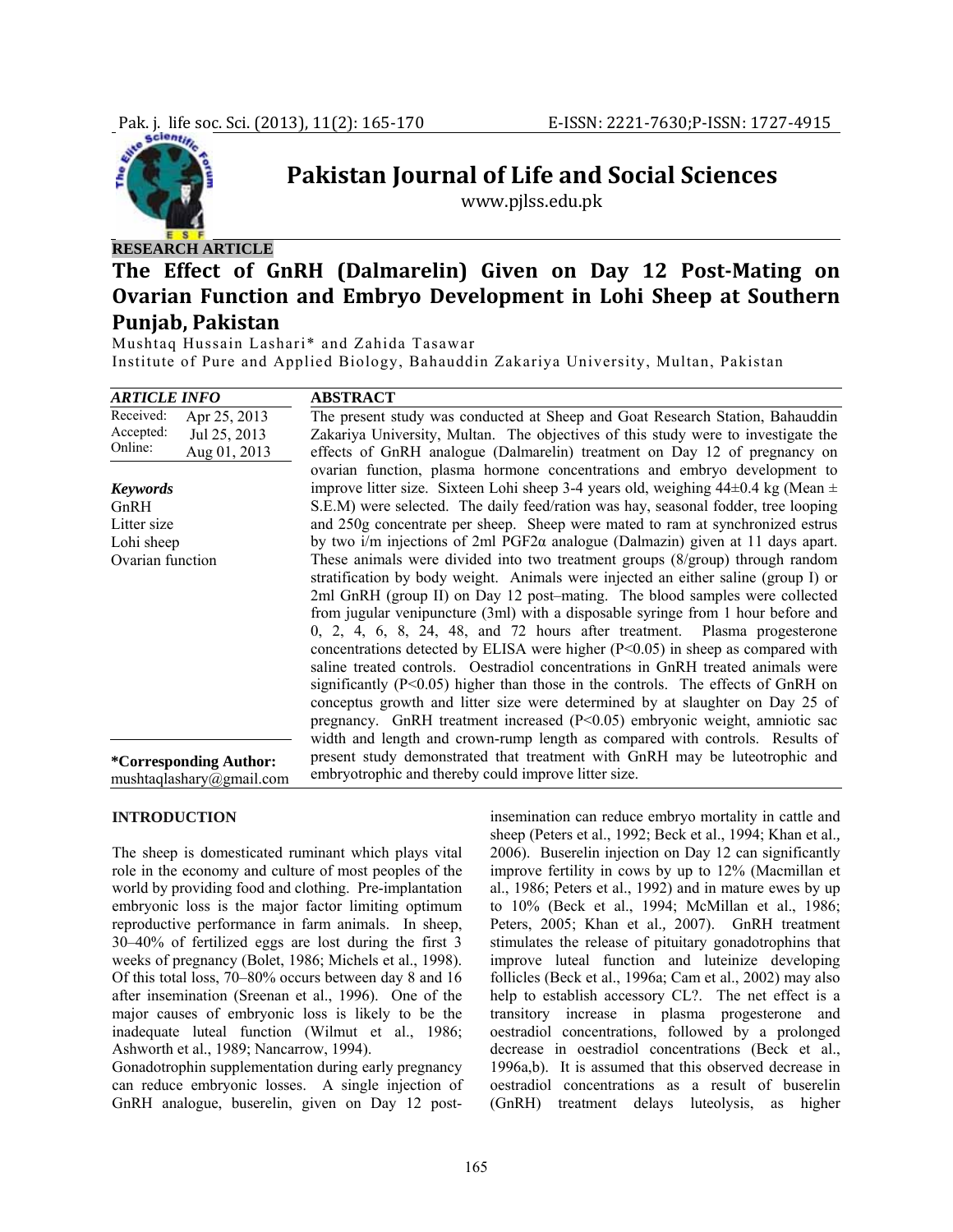oestradiol concentrations are required to induce an increase in oxytocin receptor concentrations. Consequently, prostaglandin- $F_2\alpha$  (PGF<sub>2</sub> $\alpha$ ) release is inhibited and that gives slow developing conceptuses more time to establish (Mann et al., 1995; Beck et al., 1996a). However, it is also possible that enhanced luteal function induced by LH release (as a result of GnRH treatment) may have a direct effect on conceptus growth and improve embryo viability by producing higher quantities of interferon-tau (IFN-*ô*) and blocking the luteolytic signal effectively. However, effect of GnRH on conceptus growth during early pregnancy is yet to be determined.

Enhanced luteal function and/or conceptus growth, hence improve the reproductive performance. GnRH administration post-mating has also been reported in cattle (Rettmer et al., 1992; Sheldon and Dobson, 1993; Drew and Peters, 1994). However some studies have reported that GnRH administration to have no effect on reproductive performance in cattle and sheep (Ryan et al., 1994; Tefera et al., 2001).

There are no reports on effects of GnRH treatment on Lohi sheep at Southern Punjab, Pakistan. The present study was initiated to determine the effects of GnRH treatment on day 12 of pregnancy, on plasma progesterone, ovarian function and embryo development.

# **MATERIALS AND METHODS**

The present study was carried out on Lohi sheep at Sheep & Goat Research Station B. Z. University, Multan (Pakistan). Sixteen sheep of three to four years old, weighing  $44\pm0.4$  kg (Mean  $\pm$  S.E.M) were used. The feeding of the animals was mainly through grazing of the available seasonal fodder, tree looping and also provided 250g addition ration per sheep. These sheep were exposed to fertile ram at synchronized estrus by two intramuscular injections of 2ml  $PGF_{2\alpha}$  analogue (Dalmazin, Fatro Pharmaceutical Veterinary Industry, Italy) given at 11 days apart. These animals were divided on two treatment groups (8/group) through random stratification by body weight. Each animal was given either saline (group  $1<sup>st</sup>$ ) or 2ml GnRH analogue (Dalmaralin, Fatro Pharmaceutical Veterinary Industry, Italy) group  $2^{nd}$  on Day 12 post–mating. The blood samples were collected from jugular venipuncture (3ml) with a disposable syringe from 1 h before and 0, 2, 4, 6, 8, 24, 48, and 72 h after treatment for progesterone and oestradiol assays. It was transferred to centrifuge tubes and heparin was added for anticoagulation. Plasma was harvested after centrifugation of this blood for 15 minutes at 3000 rpm and stored at -20°C until the determination of hormones by ELISA. The animals were slaughtered on day 25 post-mating and their reproductive tracts were collected and transported back to the laboratory. Pregnancy was determined on the

basis whether uterus of an animal contained a conceptus or not. Ovulation rate was determined for each pregnant animal by counting the number of corpora lutea on both ovaries. The conceptuses were carefully removed and embryo weight (g), amniotic sac width / length and crown-rump length (mm) determined. The viability of each embryo was assessed from its crown rump length, weight and stage of development. The number of caruncles was also counted for each animal. **Statistical analysis** 

The data for litter size and the number of viable embryos were compared among groups using Chisquare analysis, whereas the effects of treatment on embryo weight, amniotic sac width and length, crownrump length and number of caruncles were compared using t test. P<0.05 was taken as statistical significance.

# **RESULTS**

### **Plasma progesterone concentrations in control and GnRH on day 12 post-mating**

Mean Plasma progesterone concentrations were significantly  $(P<0.01)$  higher in ewes treated with GnRH as compared to control group (Fig. 1). The progesterone concentrations in GnRH treated ewes were started to elevate at the start (0hour) of day 12  $(control = 4.4 \pm 0.28$ ng/ml;  $GnRH = 4.9 \pm 0.28$ ng/ml) as compared to control group. At  $2<sup>nd</sup>$  (control =  $4.3\pm0.29$ ng/ml; GnRH =  $6.3\pm0.35$ ng/ml),  $4^{\text{th}}$  (control =  $4.2 \pm 0.29$ ng/ml; GnRH =  $6.8 \pm 0.37$ ng/ml) and 6<sup>th</sup> h  $(control = 4.6 \pm 0.29$ ng/ml,  $GnRH = 7.2 \pm 0.38$ ng/ml), they were still high in GnRH treated group. At  $8<sup>th</sup>$  h, it had reached at a maximum value (control  $=$  $4.5\pm0.28$ ng/ml; GnRH =  $7.4\pm0.38$ ng/ml). It remained higher at  $24<sup>th</sup>$  and  $48<sup>th</sup>$  hour and then started to decline thereafter to reach basal values after 72 hours.

#### **Plasma oestradiol concentrations in control and GnRH on day 12 post-mating**

Mean plasma oestradiol concentrations were significantly higher (P<0.05) immediately after GnRH administration as compared to control group (Fig. 2). Oestradiol concentrations in both the groups (control and GnRH treated) overlapped at about  $1<sup>st</sup>$  h after treatment. In GnRH treated animals oestradiol concentration started to increase from  $2<sup>nd</sup>$  h  $(5.9\pm0.29\text{pg/ml})$  as compared to control  $(4.6\pm0.35$ pg/ml) and fluctuated more or less until 24 hours. At  $48<sup>th</sup>$  hour there was maximum concentrations (control = 6.3 $\pm$ 0.35pg/ml, GnRH = 7.9 $\pm$ 0.36pg/ml,) in GnRH treated as well as control groups. However by 72 hours after treatment *i.e*., at the end of sampling period, oestradiol concentrations were lower (control = 5.8±0.30pg/ml; GnRH = 6.0±0.30pg/ml) in both groups.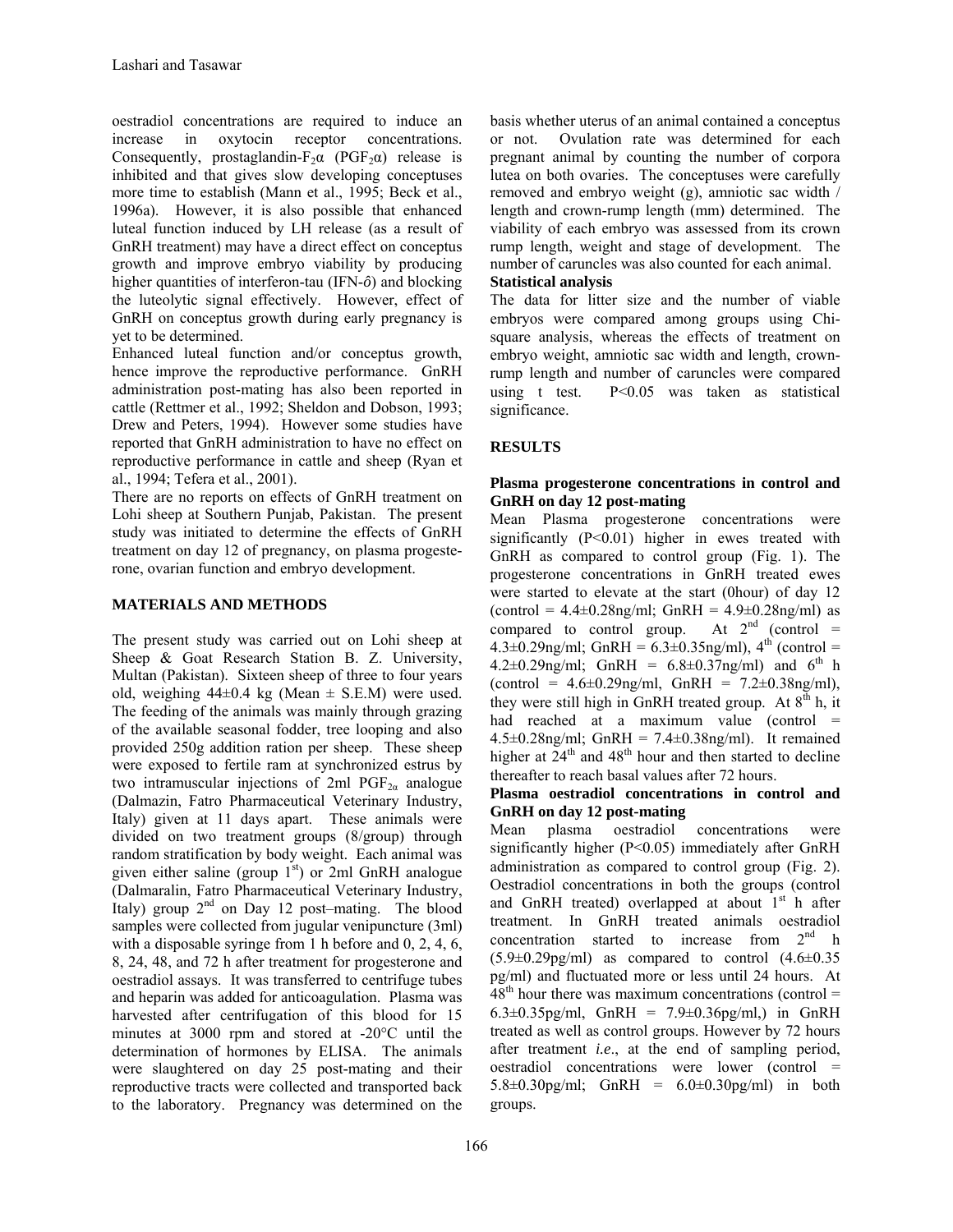

**Fig. 1: Mean plasma progesterone concentrations in Lohi sheep given saline or GnRH on day 12 post-mating** 



**Fig. 2: Mean plasma oestradiol concentrations in Lohi sheep given saline or GnRH on day 12 post-mating** 

#### **Litter size and ovarian characteristics of sheep slaughter on day 25 of pregnancy**

The number of viable fetuses and litter size distribution in sheep slaughtered on day 25 post- mating from control and GnRH administered groups are presented in Table 1. Sixteen slaughtered sheep eight from each treatment group were all pregnant. More sheep had twins in the group GnRH  $(P<0.05)$  and consequently they had a higher total number of viable fetuses and a larger litter size than those in the control group.

The results of embryonic development in sheep slaughtered on day 25 post-mating are given in Table 2. The embryo weight and number of caruncles forming placentomes were greater (P<0.05) in the GnRH treated sheep as compared with control group. Moreover amniotic sac width, crown-rump length and amniotic sac length were significantly  $(P<0.05)$  greater in GnRH treated sheep as compared with control group.

**Table 1: Numbers of viable embryos and litter size, of Lohi sheep in saline or GnRH on day 12 post-mating and slaughtered on day 25 of the pregnancy.** 

| uit pregnanty.                |         |      |
|-------------------------------|---------|------|
|                               | Control | GnRH |
| Total number of sheep treated |         |      |
| No. of ewes pregnant          |         |      |
| No. of viable fetuses         |         |      |
| Single                        | 5       |      |
| Twin                          |         | 10   |
| Total no. of fetuses          | 9       | 13   |
| Litter size                   | 112     |      |

**Table 2: Means ± S.E.M embryo development, number of caruncles, crown rump length and amniotic sac width/length of Lohi sheep in saline or GnRH on day 12 postmating and slaughtered on day 25 of the pregnancy (n=16).** 

|                          | Control                        | GnRH                         |  |  |
|--------------------------|--------------------------------|------------------------------|--|--|
| Embryo weight $(g)$      |                                |                              |  |  |
| Single                   | $0.193 \pm 0.001^a$            | $0.207 \pm 0.004^b$          |  |  |
| Twin                     | $0.170 \pm 0.004$ <sup>a</sup> | $0.180 \pm 0.00^b$           |  |  |
| No. of caruncles         | $88.14 \pm 1.1^a$              | $97.12 \pm 1.7$ <sup>b</sup> |  |  |
| Amniotic sac length (mm) |                                |                              |  |  |
| Single                   | $14.2 \pm 0.3^{\text{a}}$      | $15.6 \pm 0.3^{b}$           |  |  |
| Twin                     | $12.0 \pm 0.4^a$               | $13.2 \pm 0.2^b$             |  |  |
| Amniotic sac width (mm)  |                                |                              |  |  |
| Single                   | $11.0 \pm 0.3^{\text{a}}$      | $13.3 \pm 0.3^b$             |  |  |
| Twin                     | $10.4 \pm 0.4^a$               | $12.1 \pm 0.2^b$             |  |  |
| Crown rump length (mm)   |                                |                              |  |  |
| Singles                  | $11.6 \pm 0.5^{\text{a}}$      | $13.6 \pm 0.3^{b}$           |  |  |
| Twins                    | $11.0 \pm 0.4^a$               | $12.1 \pm 0.3^b$             |  |  |

Values within the same rows that do not have a common superscript are significantly different (P<0.05)

### **DISCUSSION**

The results of the present study showed that the increase in plasma progesterone concentrations in sheep as a result of GnRH treatment is in agreement with the previous work of Beck et al. (1996a,b); Nephew et al. (1994) and Khan et al. (2006) in sheep and Macmillan et al. (1986) in cattle. Beck et al. (1996a) showed an increase in plasma concentrations of progesterone after GnRH (buserelin) injection on Day 12 post-mating, Nephew et al. (1994) reported an increase in plasma progesterone concentrations as a result of hCG administration on Day 11.5 post-mating, in ewes. Whereas Khan et al. (2007) proved an increase in plasma progesterone concentration as a result of GnRH or hCG treatment on Day 12 post-mating in ewe and ewe lambs.

The increase in plasma progesterone concentrations after GnRH treatment on Day 12 of pregnancy suggests that GnRH through LH release may provide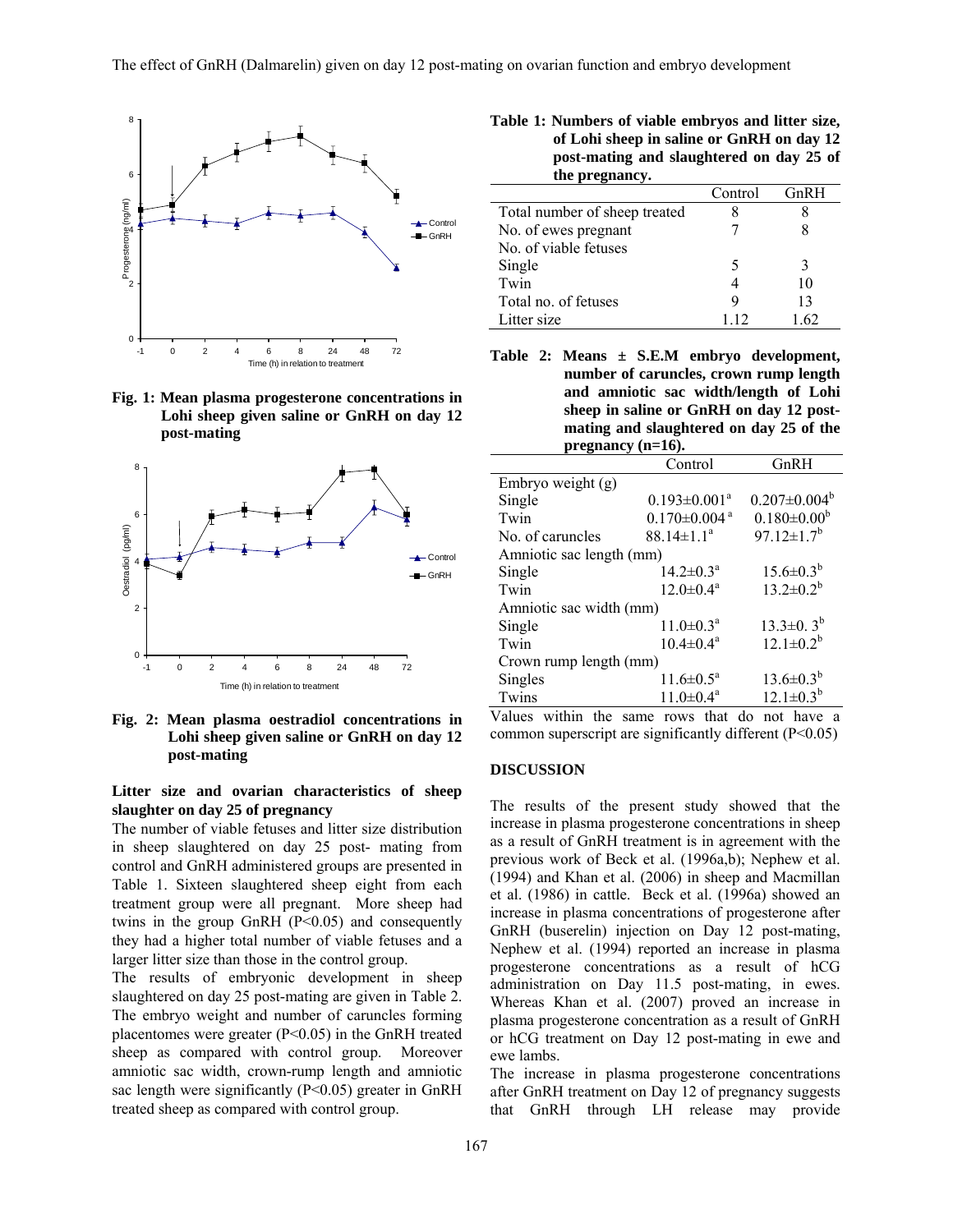luteotrophic stimulation to corpus luteum. This luteotrophic stimulation may either be in the form of conversion of small luteal cells to large luteal cells which then secrete higher concentrations of progesterone (Farin et al., 1988) or may even be due to an increase in the size of large luteal cells (Fitz et al., 1982). Whatever the mechanism of higher progesterone secretion from the CL after GnRH treatment, this additional luteotrophic support at this stage of pregnancy seems to be beneficial for improving fertility by decreasing embryo mortality.

The increase in oestradiol concentrations after GnRH treatment, in sheep confirm the earlier work of Nephew et al. (1994) and Khan et al. (2006) they reported an increase in plasma concentrations of oestradiol in pregnant ewes given GnRH treatment on Day 12 postmating. However, the results of this study do not support the hypothesis that GnRH treatment may act to improve embryo survival by lowering oestradiol levels and disrupting the luteolytic mechanism because of lower oestradiol concentrations (Mann et al., 1995; Beck et al., 1996a) as post-treatment oestradiol concentrations remained elevated.

The increased plasma concentrations of oestradiol obtained after GnRH treatment may play a role in the establishment of pregnancy and therefore, should not be ignored. Synthesis and release of oestradiol by swine blastocysts has been reported to be one of the important factors that contribute to the uterine environment favourable for embryonic growth (Geisert et al., 1982). It has been shown that the ovine blastocyst also synthesises oestradiol coincident with blastocyst elongation, perhaps in a manner similar to that of swine, and may therefore make the uterine environment conducive to embryo survival (Nephew et al., 1989). There is a possibility that both progesterone and oestradiol function cooperatively to induce blastocyst growth and prevent luteolysis (Nephew et al., 1994). The origin of the increase in oestradiol concentrations is not clear from the results of present study. Its source may either be healthy growing follicle(s) that respond to GnRH treatment to secrete more oestradiol or alternatively, growing blastocysts may produce more oestradiol.

The results of the present study showed that administration of GnRH agonist on day 12 post-mating before the time of maternal recognition of pregnancy improved pregnancy rate and litter size. Various studies have reported that GnRH administration improves reproductive performance in sheep during the breeding season (Macmillan et al., 1986; Beck et al., 1994, Khan et al., 1999; Cam et al., 2002). Cam and Kuran (2004) studied that hCG and GnRH administration on day 12 post-mating improved the lambing rate (22%) and twining rate (31%). The results of the present study are in agreement with these

findings. The low pregnancy rate in the control group may have reflected the well-known genetic effect of breed on embryonic mortality (Nancarrow, 1994).

Heat stress can reduce the embryonic survival by its direct effect on embryo and possibly also by its indirect effect on plasma progesterone concentration. It has been reported in cattle that plasma progesterone concentration (Jonsson et al., 1997; Wolfeson et al., 2000) and in vitro progesterone production by luteal cells (Wolfenson et al., 2000) from heat stressed animals during summer months are lower than those during winter months. Delayed effect of heat stress on cattle fertility has also been reported during autumn (Roth et al., 2000). There is no information on such effects of heat stress on sheep fertility.

The results of present study supported the hypothesis that gonadotrophin supplementation on Day 12 postmating in the sheep improves fertility by enhancing conceptus growth and placentation. It is assumed that conceptuses with a significantly greater mass would tend to be more viable than smaller conceptuses of the same age as larger conceptuses secrete higher quantities of IFN-*ô* (Nephew et al., 1994; Khan et al. 2007) that plays an important role in preventing or weakening the luteolytic signal.

The increase in the number of caruncles after GnRH treatment was probably the result of the larger conceptuses in this treatment group being able to form more attachments with uterine. This suggests that this treatment promotes implantation, which may help improve long term embryo growth and survival.

The reasons for the stimulatory effects of GnRH treatment on conceptus growth and placentation are unclear. However, it seems unlikely that GnRH can stimulate conceptus growth directly, because there is no evidence to suggest that the ovine conceptus has binding sites for GnRH. This assumption gains support from the work of Wilmut et al. (1985) who showed that uterine environment could be advanced by exogenous progesterone treatment so that a Day 6 uterine environment could be made suitable for the development of a Day 10 embryo (Lawson and Cahill, 1983). The treatment increased plasma progesterone concentrations, which may stimulate secretion of embryotrophic substances, for example, endometrial proteins (Ashworth and Bazer, 1989; Nephew et al., 1994; Khan et al., 2006), which may be associated with accelerated conceptus growth.

Some studies report improvements while some others report no effect of such hormonal treatments in reproductive performance of sheep and cattle (Jubb et al., 1990; Ryan et al., 1994; Tefera et al., 2001). It is possible that the supplementation of progesterone or administration of GnRH may be more effective in reducing embryonic mortality in these climatic conditions.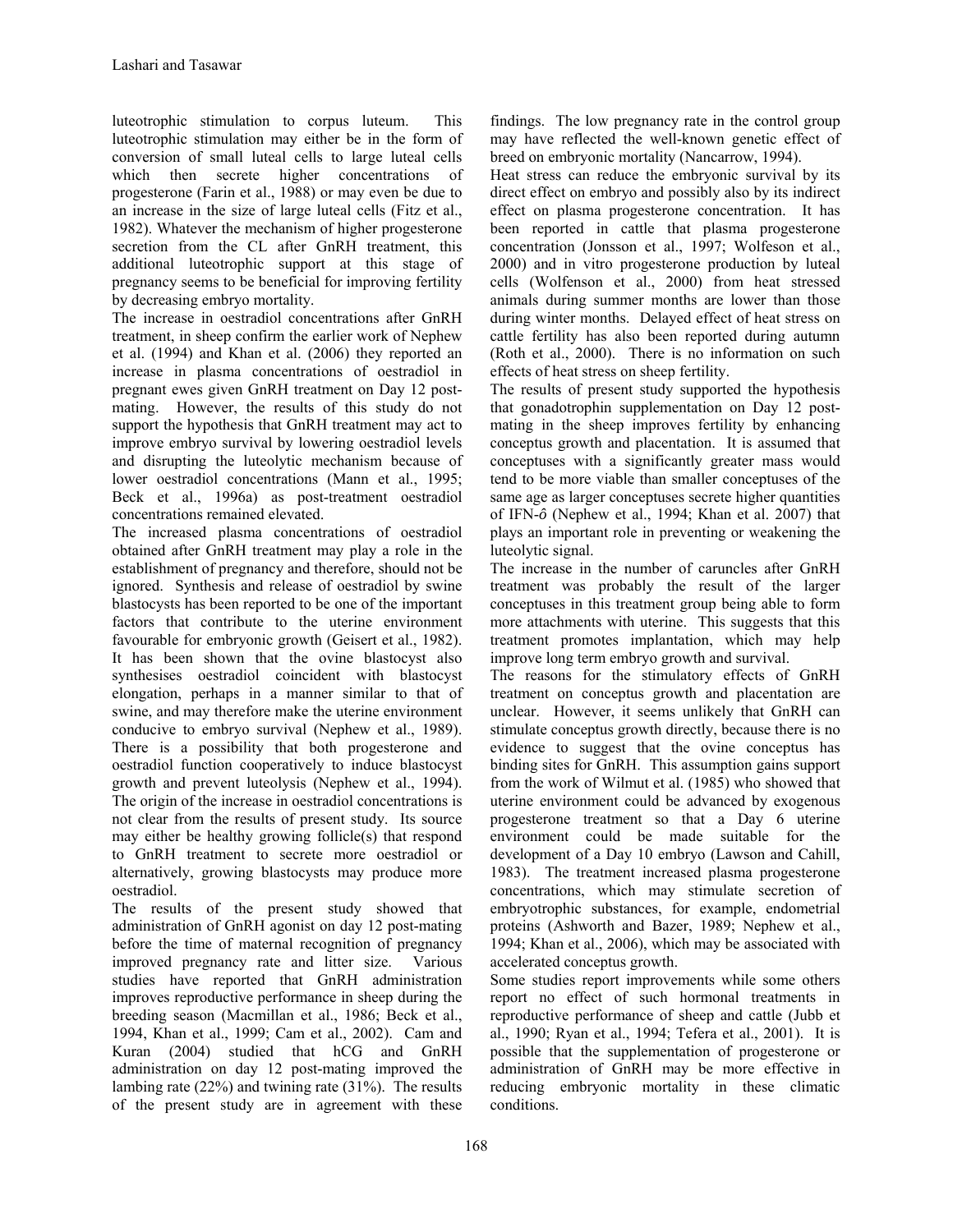In conclusion, the results of the present study showed that GnRH (Dalmarelin) administration on Day 12 postmating effects ovarian function in sheep. This treatment also improved conceptus growth. Moreover, GnRH may improve implantation by increasing the number of placentomes forming the placenta. In addition the results indicated that GnRH has luteotrophic and embryotrophic effect. This treatment also improved the reproductive performance of Lohi sheep by increasing pregnancy rate and number of lambs born.

#### **REFERENCES**

- Ashworth CJ and FW Bazer, 1989. Changes in ovine conceptus and endometrial function following asynchronous embryo transfer or administration of progesterone. Biology of Reproduction, 40: 425-434.
- Beck NFG, M Jones, B Davies, GE Mann and AR Peters, 1996a. The effect of the GnRH analogue (buserelin) on day 12 post mating on ovarian structure and plasma oestradiol and progesterone concentration in ewes. Animal Science*,* 63: 407-412.
- Beck NFG, MCG Davies and B Davies, 1996b. A comparison of ovulation rate and late embryo mortality in ewe lambs and ewes and the role of late embryo loss in ewe lamb sub fertility. Animal Science, 62: 79-83.
- Beck NFG, AR Peters and SP Williams, 1994. The effect of GnRH agonist (buserelin) treatment on day 12 post mating on the reproductive performance of ewes. Animal Production*,* 58: 243-247.
- Bolet G, 1986. Timing and extent of embryonic mortality in pigs, sheep and goats: genetic variability. In: Sreenan JM, Diskin MG (Eds), Embryonic Mortality in Farm Animals. Martinus Nijhoff, Hague.
- Cam MA, M Kuran, S Yildiz and E Selcuk, 2002. Fetal growth and reproductive performance in ewes administered GnRH agonist on day 12 postmating. Animal Reproduction Science, 72: 73- 82.
- Cam MA and M Kuran, 2004. Effects of a single injection of hCG or GnRH agonist on day 12 post mating on fetal growth and reproductive performance of sheep. Animal Reproduction Science*,* 80: 81-90.
- Drew SB and AR Peters, 1994. Effect of buserelin on pregnancy rates in dairy cows. Veterinary Record, 134: 267-269.
- Farin CE, CL Moeller, H Hayan, F Gamboni, HR Sawyer and GD Niswender, 1988. Effect of luteinizing hormone and human chorionic

gonadotrophin on cell populations in the ovine corpus luteum. Biology of Reproduction, 38: 413-421.

- Fitz TA, MH Mayan, HR Sawyer and GD Niswender, 1982. Characterisation of two steroidogenic cell types in the ovine corpus luteum. Biology of Reproduction*,* 27: 703-711.
- Geisert RD, WW Thatcher, RM Roberts and FW Bazer, 1982. Establishment of pregnancy in the pig 3. Endometrial secretory response to estradiol valerate administered on Day 11 of the estrous cycle. Biology of Reproduction, 27: 957-965.
- Jonsson NN, MR Mcgowan, K Mcguigan, TM Davison, AM Hussain, M Kafi and AM Atschoss, 1997. Relationships among calving season, heat load, energy balance and post partum ovulation of dairy cows in a subtropical environment. Animal Reproduction Science, 47: 315-326.
- Jubb JP, D Abhayaratne, J Malmo and GA Anderson, 1990. Failure of an intramuscular injection of gonadotrophin releasing hormone 11 to 13 days after insemination to increase pregnancy rates in dairy cattle. Australian Veterinary Journal*,* 67: 359-361.
- Khan TH, NFG Beck and M Khalid, 1999. The effects of hCG treatment on Day 12 post mating on conceptus growth and fertility in ewes and ewe lambs. Journal of Reproduction and Fertility, 34, Abstr Ser No. 23. Abstr No. 85.
- Khan TH, NFG Beck and M Khalid**,** 2007. The effects of GnRH analogue (buserelin) or hCG (Chorulon) on Day 12 of pregnancy on ovarian function, plasma hormone concentrations, conceptus growth and placentation in ewes and ewe lambs. Animal Reproduction Science, 102: 247-257.
- Khan TH, NFG Beck, GE Mann and M Khalid, 2006. Effect of post-mating GnRH analogue (buserelin) treatment on  $PGF<sub>2</sub> \alpha$  release in ewes and ewe lambs. Animal Reproduction Science*,* 95: 107-115.
- Macmillan KL, VK Taufa and AM Day, 1986. Effects of an agonist of gonadotrophin releasing hormone (Buserelin) in cattle 3. Pregnancy rates after a post-insemination injection during metoestrus or dioestrus. Animal Reproduction Science, 11: 1-10.
- Mann GE, GE Lamming and MD Fray, 1995. Plasma oestradiol and progesterone during early pregnancy in the cow and the effects of treatment with buserelin. Animal Reproduction Science, 37: 121-131.
- Mcmillan WH, TW Knight and KL Macmillan, 1986. Effects of gonadotrophin releasing hormone